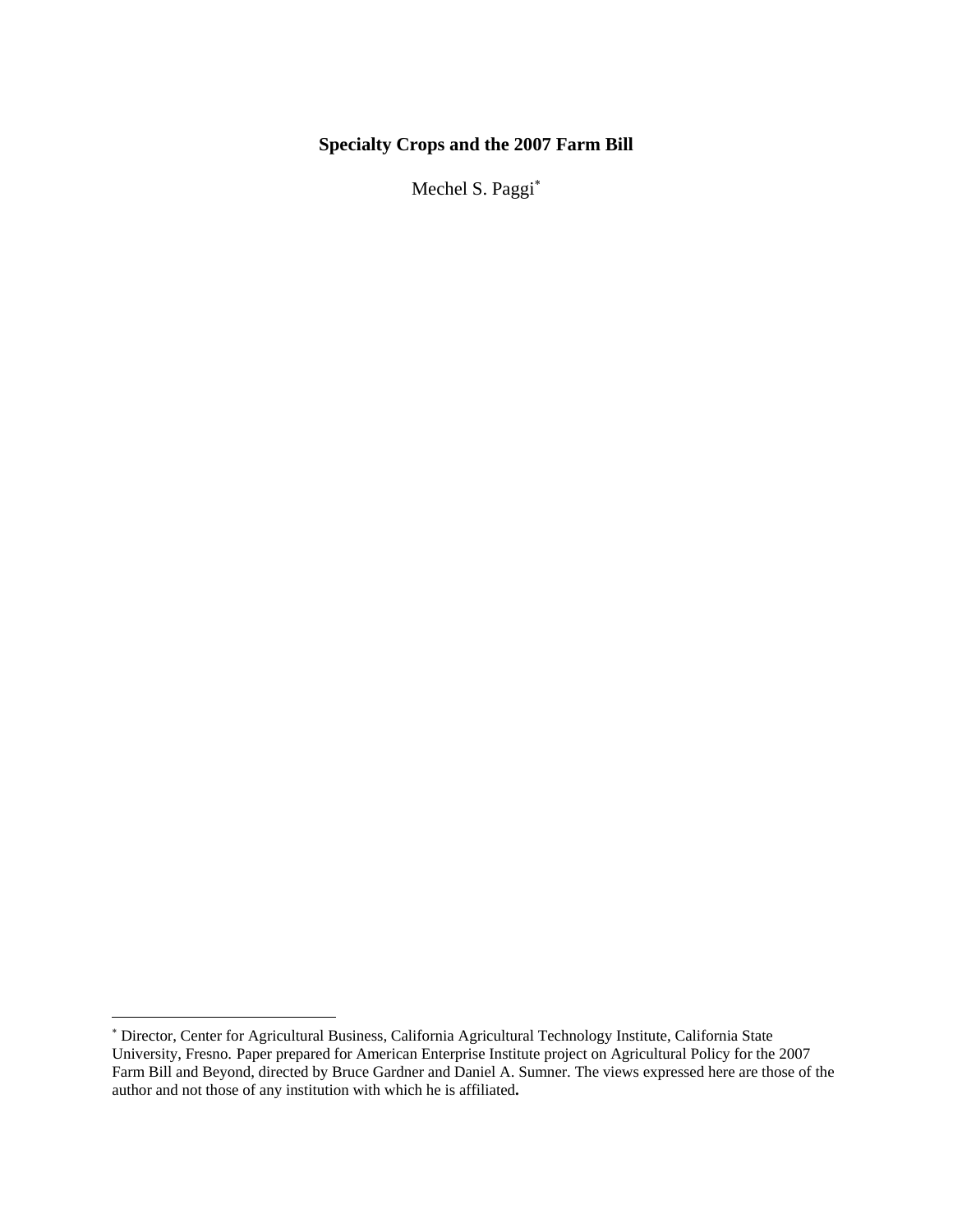#### **Overview**

 The debate surrounding a farm bill involves a large cast of characters with many different interests. In 2007, among the more notable voices in this group have been representatives of the specialty crop industry—a part of agriculture that has traditionally received modest federal assistance compared to producers of commodities such as grains, oilseeds, and cotton.

The specialty crop sector comprised of fruits, tree nuts, vegetables, and floriculture is a major part of U.S. agriculture.<sup>[1](#page-1-0)</sup> Production accounted for 42 percent of the value of crop production in the United States, yet covered only about 3.2 percent of the harvested cropland in 2005.<sup>2</sup>Despite their importance, specialty crop commodities have not been included in the multibillion dollar commodity subsidy programs that offer direct support to crops such as grains, oilseeds, and cotton. These so-called program crops have received government payments that have ranged from \$10 billion to \$25 billion per year under three major payment schemes. Of course, specialty crops qualify for the same general agricultural programs that benefit all of agriculture, such as R&D, protection from invasive species, and government nutrition programs. The specialty crop industry has recently argued that these general programs, and especially specialty crop benefits from them, have been short-changed by the focus on subsidies for the program crops. Indeed, the specialty crops industry has played a much more active and aggressive role in the 2007 Farm Bill debate than in previous years.

Two major questions surround the role of specialty crops in the 2007 Farm Bill. First, what is the source of money to fund additional programs demanded by advocates of specialty crops? Second, what, if any, additional support should be provided the specialty crop industry if program crop rules are changed to allow planting of fruit, tree nuts, and vegetables on a program crop base. In addition, any expansion of support for specialty crops should be evaluated on its own merits relative to competing uses of the funds, including reducing the federal budget deficit.

Baseline funding for farm programs will likely be far less in 2007 than it was in 2002. Because prices for the major program crops are now expected to remain high, USDA spending for commodity programs (Farm Bill Title I) is projected to be about 42 percent less from 2008 to 2017 than had been projected for a comparable ten-year period when the 2002 bill was written. In the absence of some additional funds, spending constraints of this magnitude would require diverting much of the remaining subsidy funding from existing programs (and their recipients) if funding for specialty crops were to increase significantly.

Regardless of whether new funds for the specialty crop industry results from a shift in policy direction or from compensation for elimination of planting restrictions, any new spending should be evaluated for its contribution to the public good. For some policies, support of the specialty crop industry can be readily identified with such a goal. For example, agricultural R&D outlays have consistently shown high social rates of returns. Likewise, funds to support better environmental performance of specialty crops may also have positive social returns, as would additional efforts to reduce vulnerabilities to invasive species. Programs that stimulate the consumption of fruits, vegetables, and nuts by those who would otherwise consume less than recommended amounts would contribute to a healthier overall diet, with the public benefit of potentially reduced national medical costs.

Other proposed outlays are less clear in terms of public benefits. For example, funds to promote export sales may provide benefits to individual commodities, but have uncertain returns

<span id="page-1-0"></span><sup>&</sup>lt;sup>1</sup> This is the definition of specialty crops contained in PL 108-465, the Specialty Crop Competitiveness Act of 2004.

<span id="page-1-1"></span><sup>&</sup>lt;sup>2</sup> Agricultural Outlook Tables, USDA, Economic Research Service (ERS), March 2007.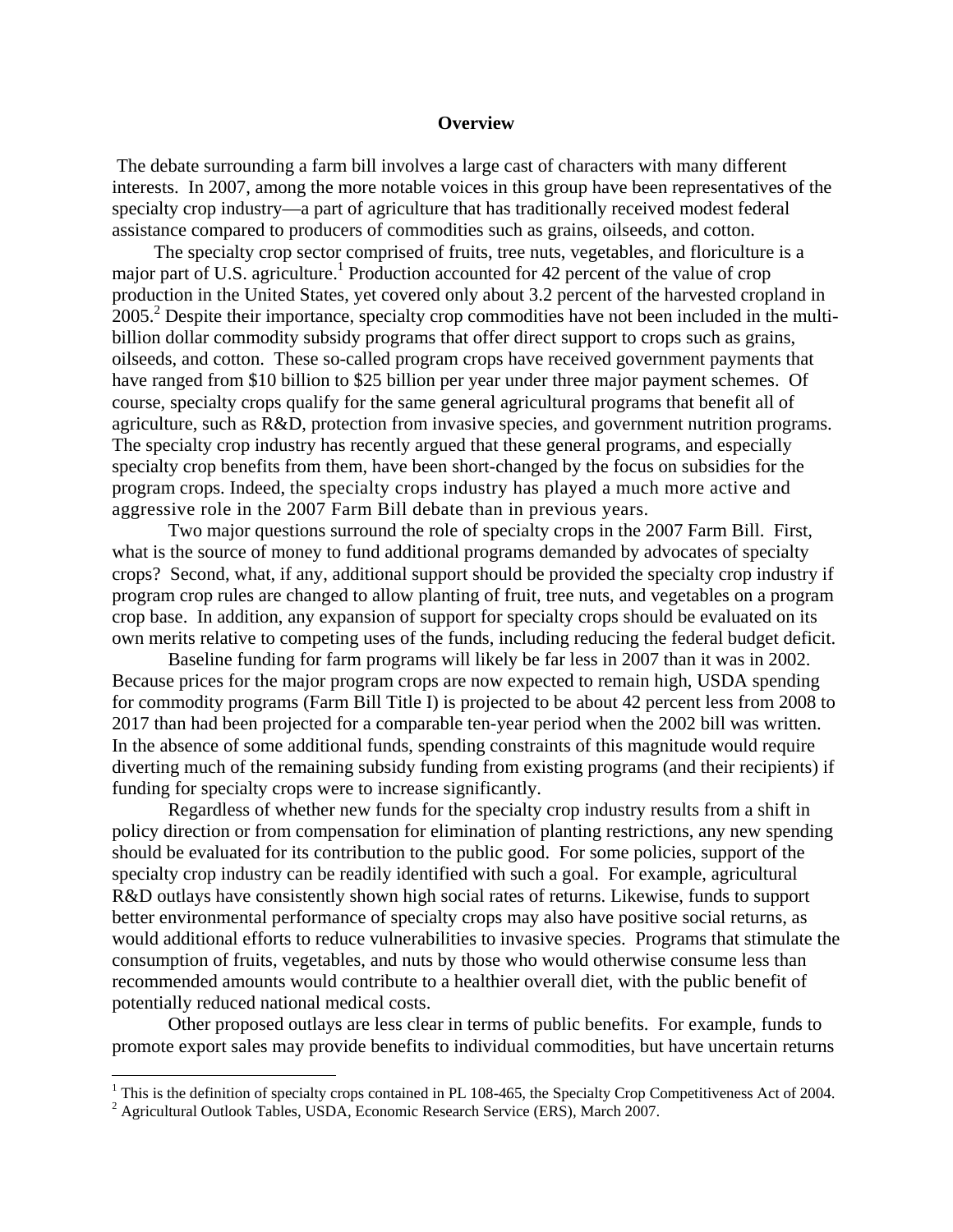to taxpayers at best. Industry-specific promotion programs that cause increased consumption of one fruit at the expense of another also have questionable social benefits. Some R&D funding may also have questionable domestic social rates of return if, for example beneficiaries are largely foreign consumers. The point is that in shifting spending to specialty crops, the individual spending programs must be evaluated on their merits: not simply because they are labeled as specialty crop programs.

# **Size and Variety of the Specialty Crops Industry**

Of the approximately 315 million acres of harvested cropland in the  $2005$ ,<sup>3</sup> fruits, tree nuts, vegetables (including potatoes and dry edible beans), melons, nursery crops, floriculture, and miscellaneous other specialty crops account for 3.2 percent or approximately 10.27 million harvested acres (figure 1). $<sup>4</sup>$ </sup>

<span id="page-2-0"></span><sup>&</sup>lt;sup>3</sup> Production acreage information comes from Agricultural Crop Production Reports and Summary datasets from the USDA National Agricultural Statistics Service (NASS), the USDA Agricultural Statistics Board, and various USDA Economic Research Service (ERS) yearbooks (http://www.ers.usda.gov/publications/fts/#yearbook) and crop outlook and situation reports.

<span id="page-2-1"></span><sup>&</sup>lt;sup>4</sup> Vegetable acreage includes 24 major vegetables, California specialty vegetables, potatoes, melons, miscellaneous specialty crops (coffee, ginger root, hops, peppermint oil, spearmint oil, and taro), and nursery & floriculture acreage. It is likely that the reported number underestimates the actual vegetable acreage, resulting in an underestimation of total cropland acreage.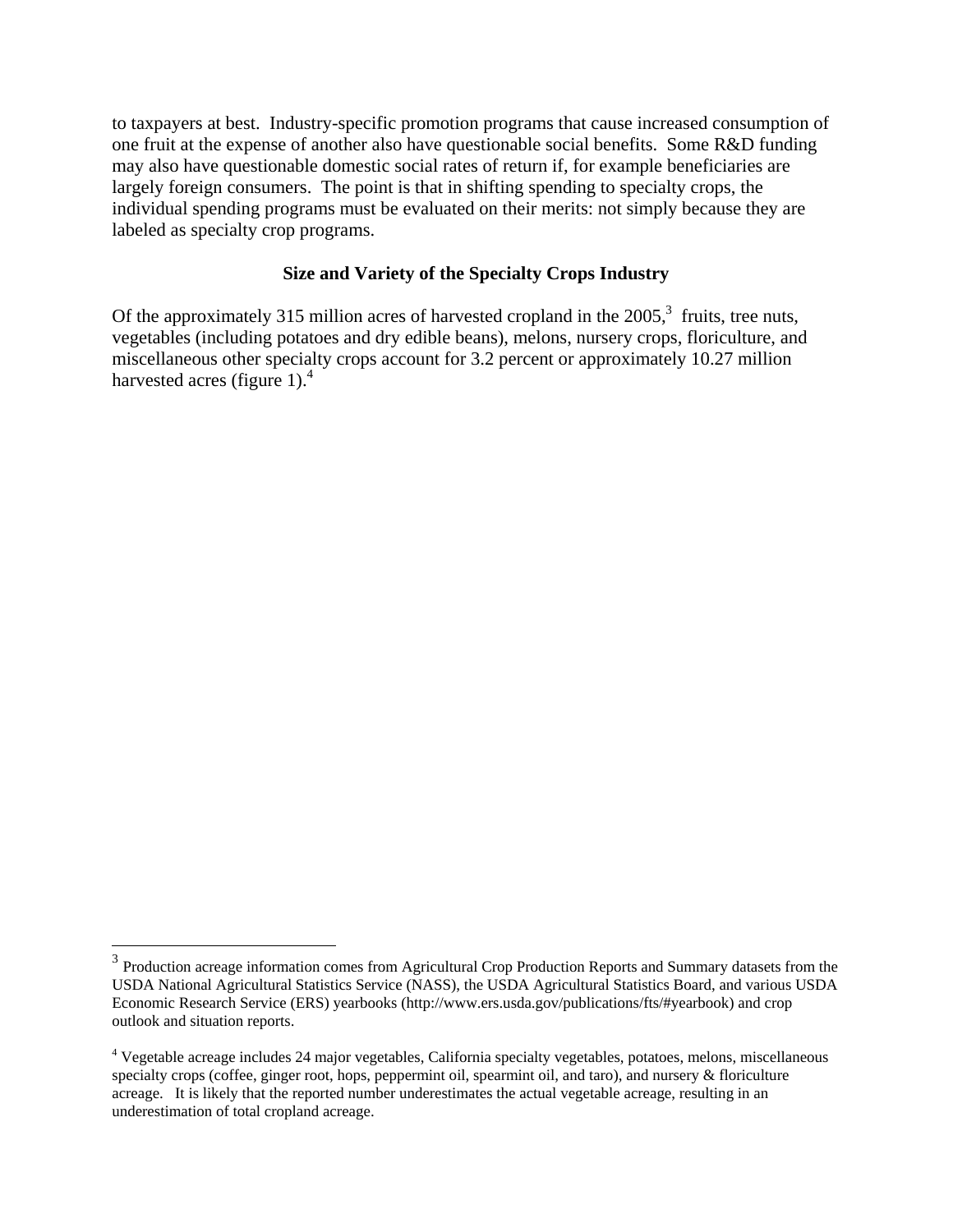

**Figure 1. 2005 Harvested Cropland Acreage by Category**

*Source*: USDA, National Agricultural Statistics Service, Agricultural Crop Production Reports.

**Value of Production.** The 2005 value of total U.S. cropland production was approximately \$121.3 billion. Figure 2 shows the percent of that production value by crop category.<sup>5</sup> Of this, specialty crops accounted for about \$50 billion, or about 42 percent.

<span id="page-3-0"></span> $<sup>5</sup>$  Crop production value data is from 2006 Crop Value Summary, February 15, 2006, USDA National Agricultural</sup> Statistics Service (NASS), http://usda.mannlib.cornell.edu/usda/nass/CropProdSu//2000s/2006/CropProdSu-01-12- 2006.pdf; Agricultural Statistics Board; and various USDA Economic Research Service crop yearbooks for 2005 and 2006. The nursery & floriculture value is cash receipts as reported in table 5 of the cash receipts for commodities, 2000–05, USDA Economic Research Service.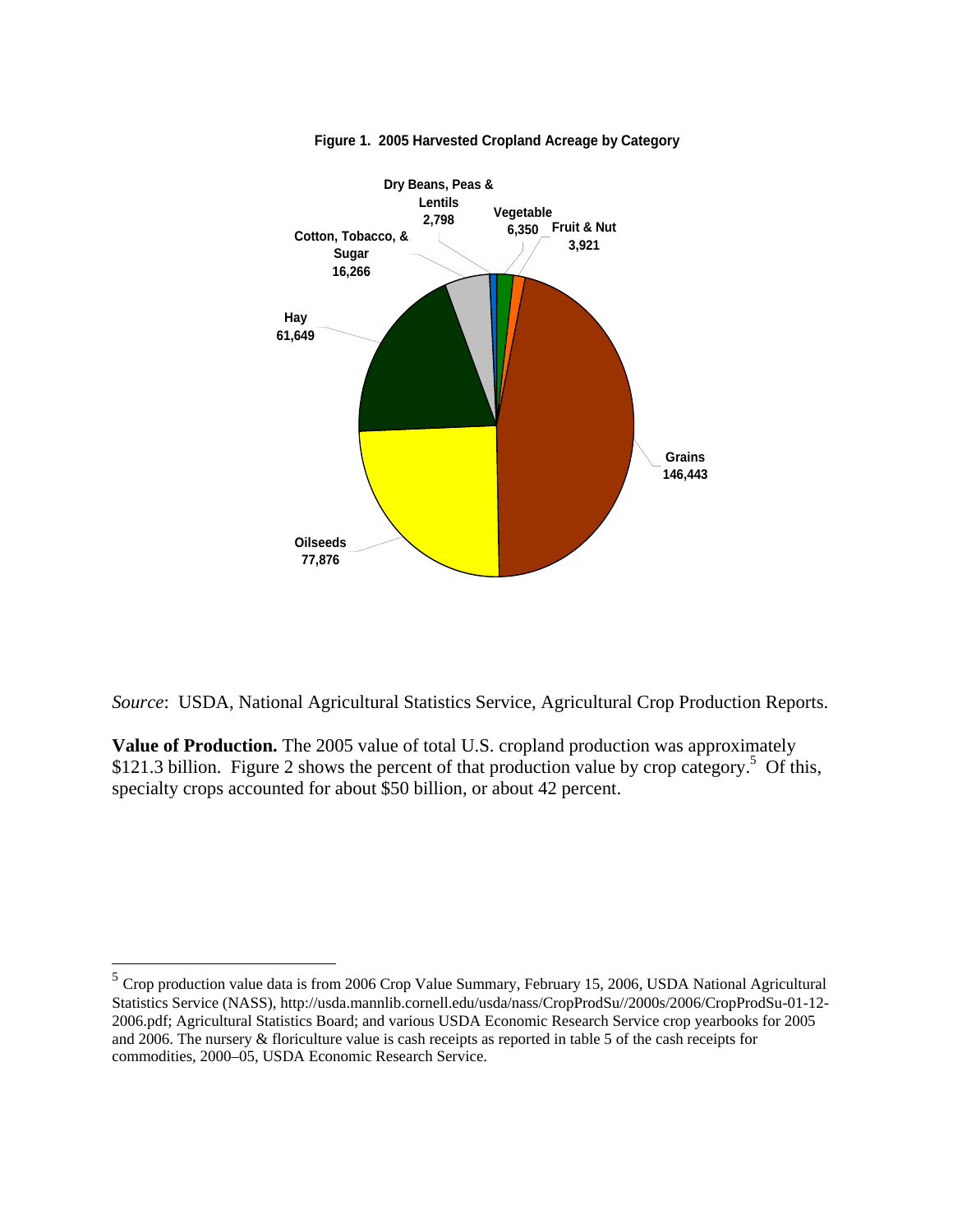

#### **Figure 2. 2005 Crop Value of Production by Crop Category (\$ Million)**

*Source*: USDA, National Agricultural Statistics Service.

The 2003–05 average specialty crop value of production is approximately 38 percent of the total value of crop production.

**Consumption.** Per capita consumption of processed fruit and vegetables, melons, and tree nuts remained stable or declined slightly from 1996 to 2005. Per capita consumption of fresh fruit andvegetables and tree nuts have increased or remained fairly stable over the same period.<sup>6</sup> Increasing U.S. consumption of fruits and vegetables has been a primary objective of the federal dietary guidelines for more than a decade. The attention currently being paid to obesity and its resultant health costs has refocused interest on the role of fruits and vegetables. A review of dietary intervention commissioned by the Center for Disease Control supports the idea that appropriate choices of vegetables, as well as fruits, can be a key to weight control.<sup>7</sup> USDA's latest food pyramid emphasizes the consumption of dark green vegetables, orange vegetables, legumes, and fruit. $8<sup>8</sup>$ 

USDA anticipates that fruit and vegetable consumption will grow over the next 15 years (Lin 2004), as shown in figure 3.

<u>.</u>

<span id="page-4-0"></span><sup>&</sup>lt;sup>6</sup> "Per Capita Consumption of Major Food Commodities," Statistical Outlook Table 39, USDA Economic Research Service, March 2007.

<span id="page-4-1"></span> $7$  "Can Eating Fruit and Vegetables Help People to Manage Their Weight?"

http://www.cdc.gov/nccdphp/dnpa/nutrition/pdf/rtp\_practitioner\_10\_07.pdf

<span id="page-4-2"></span><sup>&</sup>lt;sup>8</sup> "Dietary Guidelines for Americans 2005." U.S. Department of Health and Human Services (HHS) and U.S. Department of Agriculture (USDA).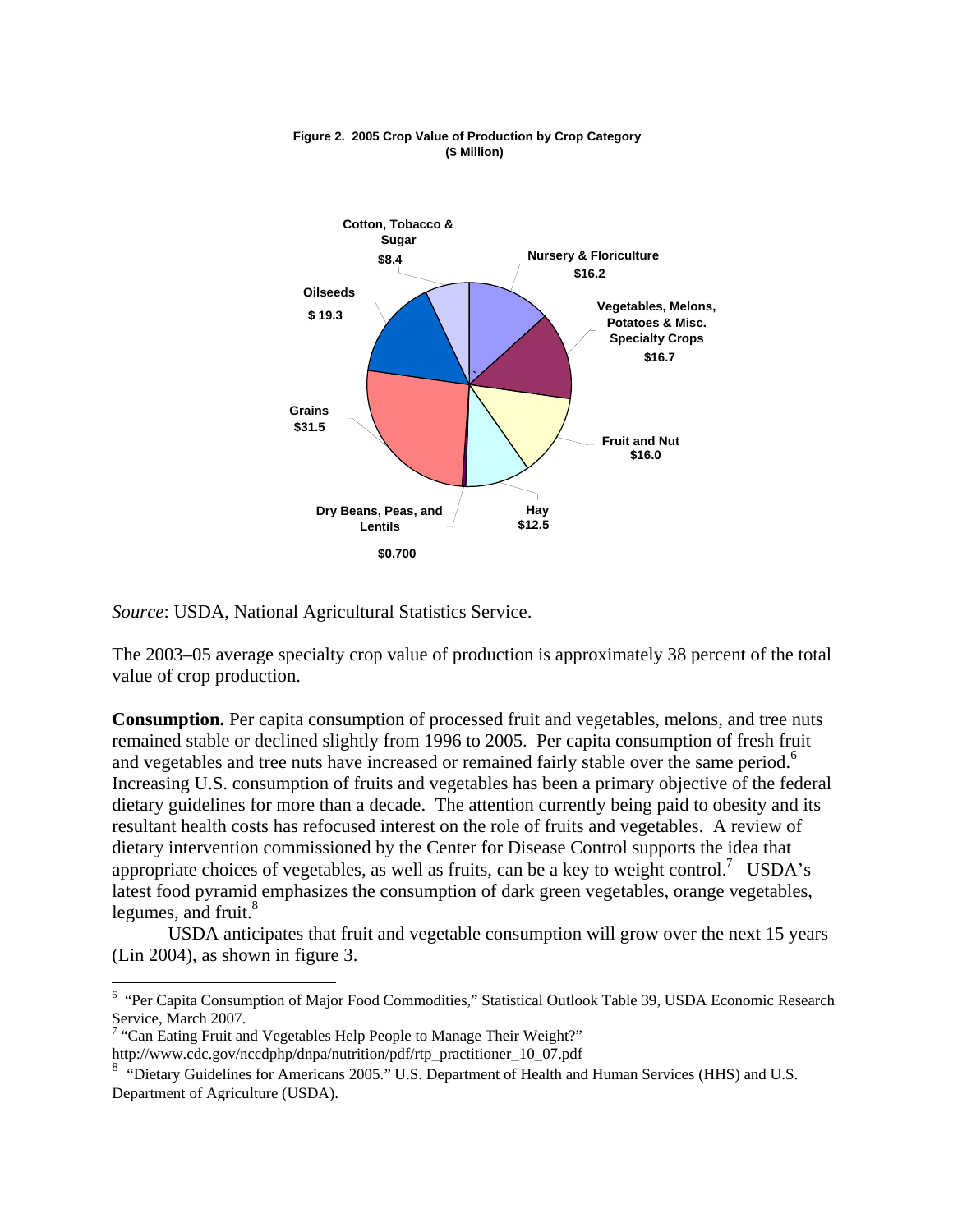

*Source*: Lin (2004).

<u>.</u>

Nursery, greenhouse, and floriculture products have been one of the fastest growing parts of agriculture. Figure 4 shows purchases of nursery, greenhouse, and floriculture products on a dollars per household basis.<sup>[9](#page-5-0)</sup> Growth was substantial in each category from 1990 to 2004. Household expenditures on nursery and greenhouse products increased by 54 percent, while floriculture expenditures increased by 60 percent from 1990 to 2004.

<span id="page-5-0"></span><sup>&</sup>lt;sup>9</sup> "Floriculture and Nursery Crop Situation and Outlook Yearbook," USDA, ERS, June 2005.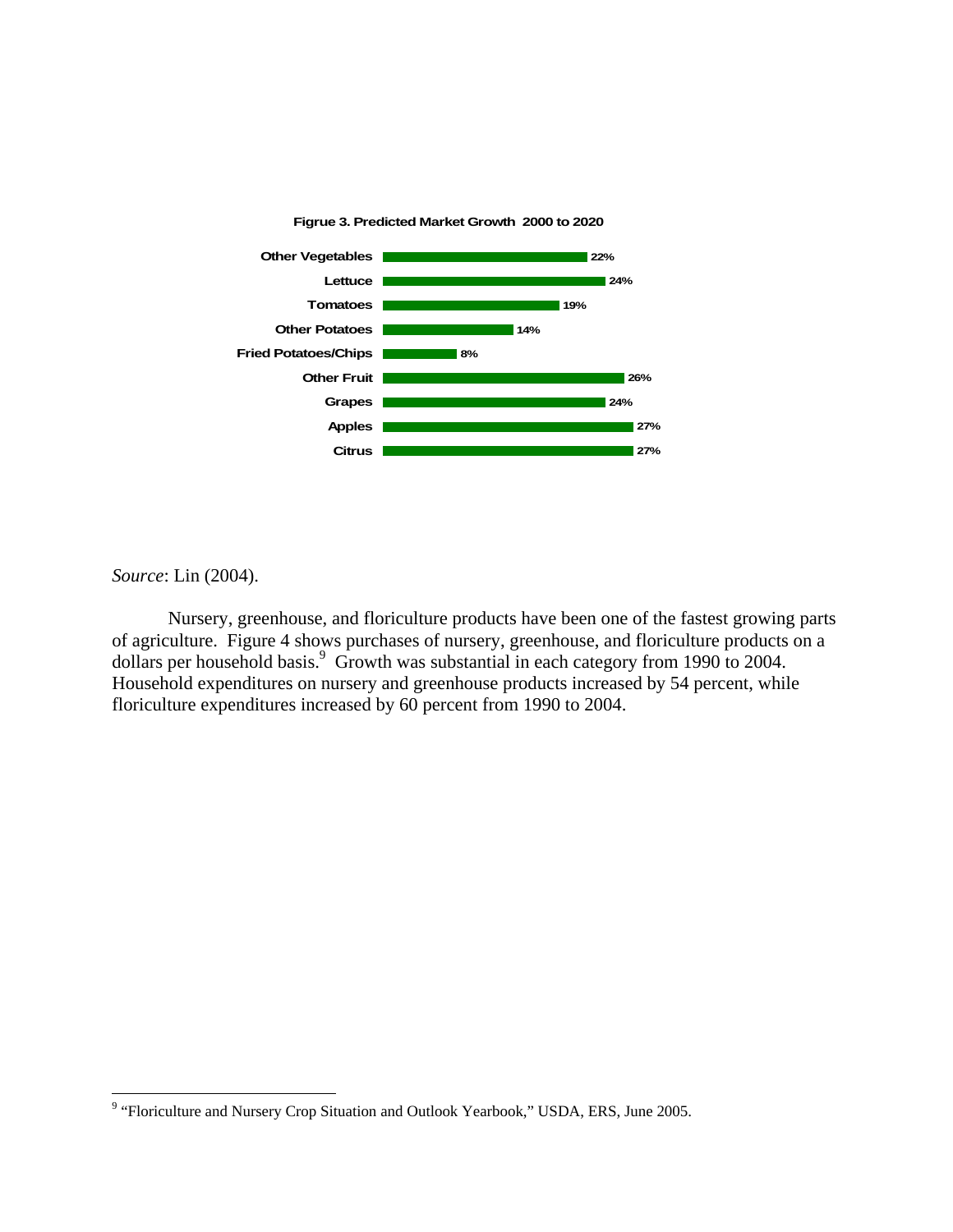

**Figure 4. Nursery and Greenhouse, and Floriculture Purchases, 1990-2004**

*Source*: "Floriculture and Nursery Crop Situation and Outlook Yearbook," USDA, ERS, June 2005.

**International Trade.** Exports are important markets for many specialty crops. Figure 5 shows the 2005 export and import values of different specialty crop categories.<sup>[10](#page-6-0)</sup>

<span id="page-6-0"></span><sup>&</sup>lt;sup>10</sup> BICO Trade Data, USDA, Foreign Agriculture Service, http://www.fas.usda.gov/scriptsw/bico/bico\_frm.asp. Import value of fresh fruit is net of the import value of bananas and plantains. Fresh vegetables and melons categories include potatoes.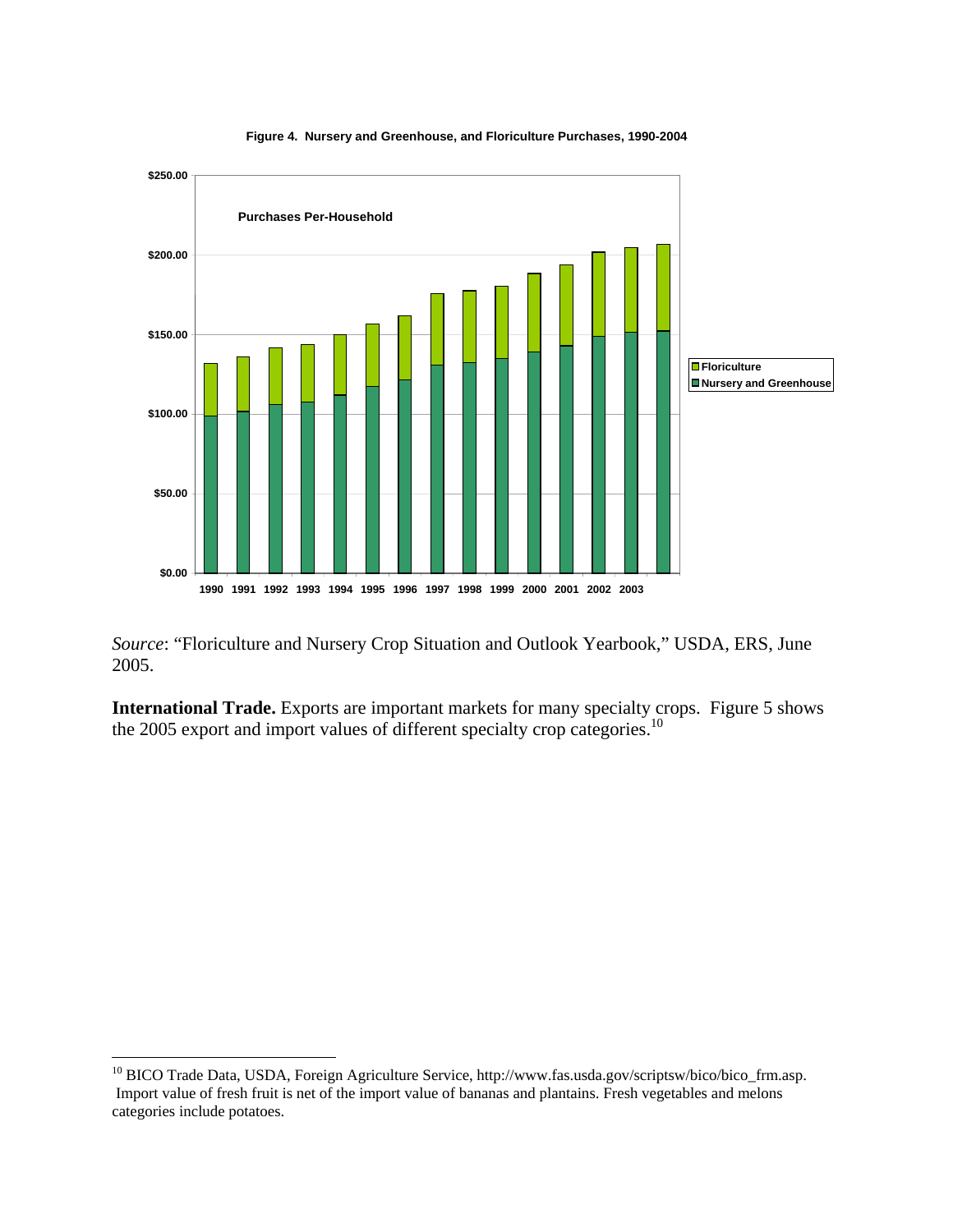

#### **Figure 5. 2005 U.S. Specialty Crop Imports and Exports (\$1,000)**

*Source*: USDA, Foreign Agricultural Service, BICO Trade Data.

Fresh and dried fruit account for almost 40 percent of the specialty crop category exports shown in figure 5. Fresh vegetables and melons account for another 22 percent of exports, while edible tree nuts account for 35.6 percent and nursery and floriculture account for 3.8 percent. As for imports, fresh vegetable and melon imports represent 40.8 percent of the specialty crop categories shown in figure 5, followed by 33 percent for fresh and dried fruit, 14.7 percent for nursery and floriculture, and 11.5 percent for edible tree nuts.

The importance of the export market for fruits, tree nuts, vegetables, and melons is likely to increase. Global trade in horticultural products increased 58 percent in the 1990s. Latin America, East Asia, and Southeast Asia are home to 3 billion consumers, of whom roughly 700 million are middle class. They are registering the world's fastest growth in food demand, in the face of slower growth in mature food markets in the European Union (EU), the United States, and Japan. This suggests that the export market for fresh and dried fruit, tree nuts, fresh vegetables, and melons is important for those industries' economic sustainability, while the export market for nursery and floricultural products is relatively minor.

Figure 6 shows the U.S. net trade balance in fresh fruit, vegetables—including potatoes and melons—tree nuts, and nursery and floriculture from 1996 to 2005.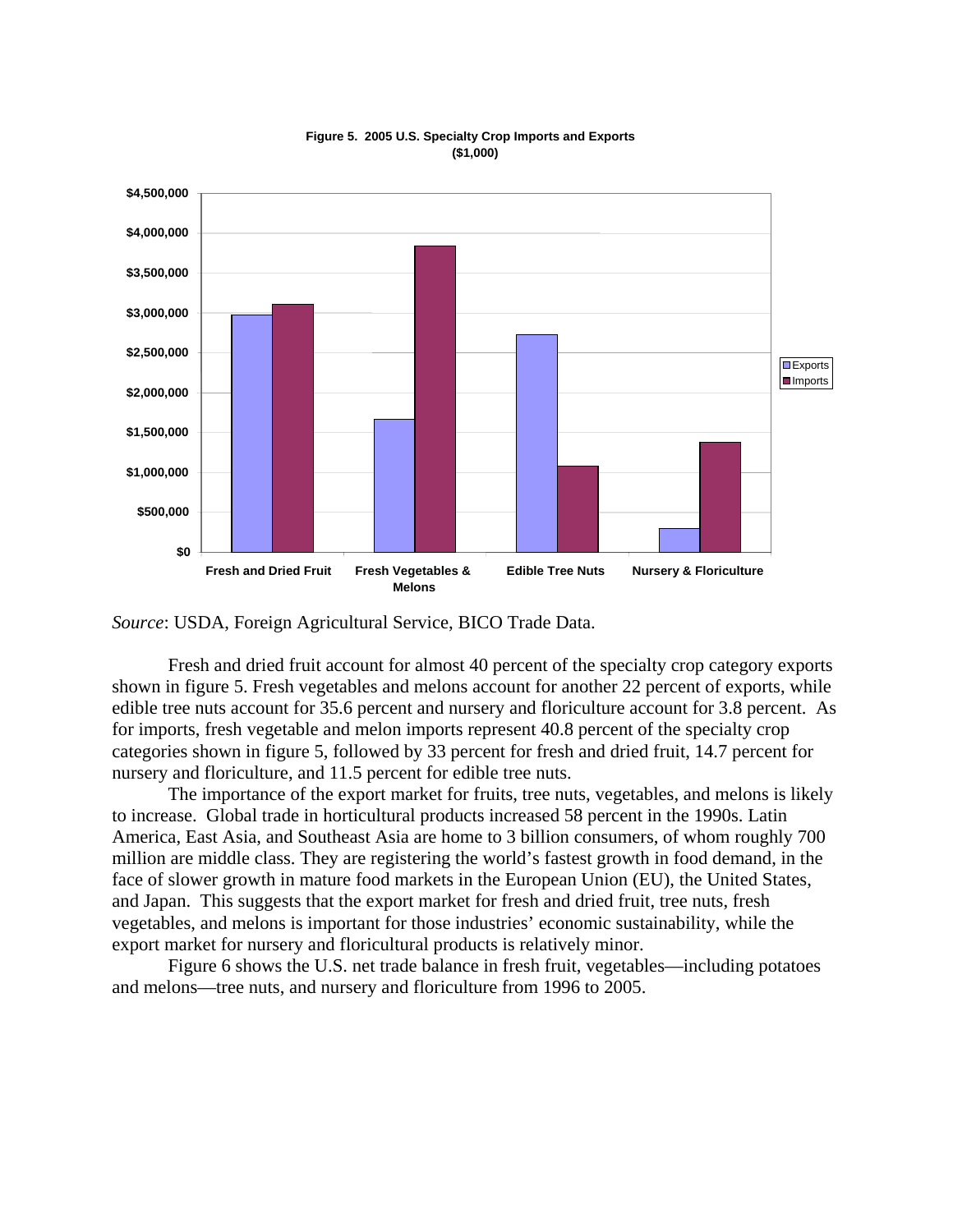

#### **Figure 6. Specialty Crop Trade Balance: 1996—2005 (\$1,000)**

*Source*: USDA, Foreign Agricultural Service, BICO Trade Data.

Tree nuts are the lone specialty crop category to show a positive balance of trade in 2005. That positive trade balance is driven primarily by almond exports. The trade balance for fresh and dried fruit was positive until 2004 and then turned slightly negative. The trade balance for both fresh vegetables and melons and nursery and floricultural products was negative for the entire period.

The primary market for most U.S. produced specialty crops is the domestic market; however, some commodities are very reliant on export markets for sales. Most of the tree nut industry is trade-dependent. Approximately 77 percent of the almond supply, 43 percent of the walnuts supply, and 59 percent of the pistachio supply are exported annually. Similarly, over 30 percent of the fresh orange supply is exported annually (Rowhani and Sumner 2007). Fruit, tree nuts, and vegetables accounted for around 20 percent of U.S. agriculture exports in fiscal year  $2006.<sup>11</sup>$  $2006.<sup>11</sup>$  $2006.<sup>11</sup>$ 

Developing countries are the source of much of the increased U.S. imports of fresh fruits, tree nuts, and vegetables (Jerado 2004). Natural resource endowments in many developing countries favor the production of abundant agricultural and food supplies intended for export.

<span id="page-8-0"></span><sup>&</sup>lt;sup>11</sup> "Agricultural Outlook: Statistical Indicators," Table 27, USDA, ERS, March 2007. http:www.ers.usda.gov/publications/Agoutlook/AOTables/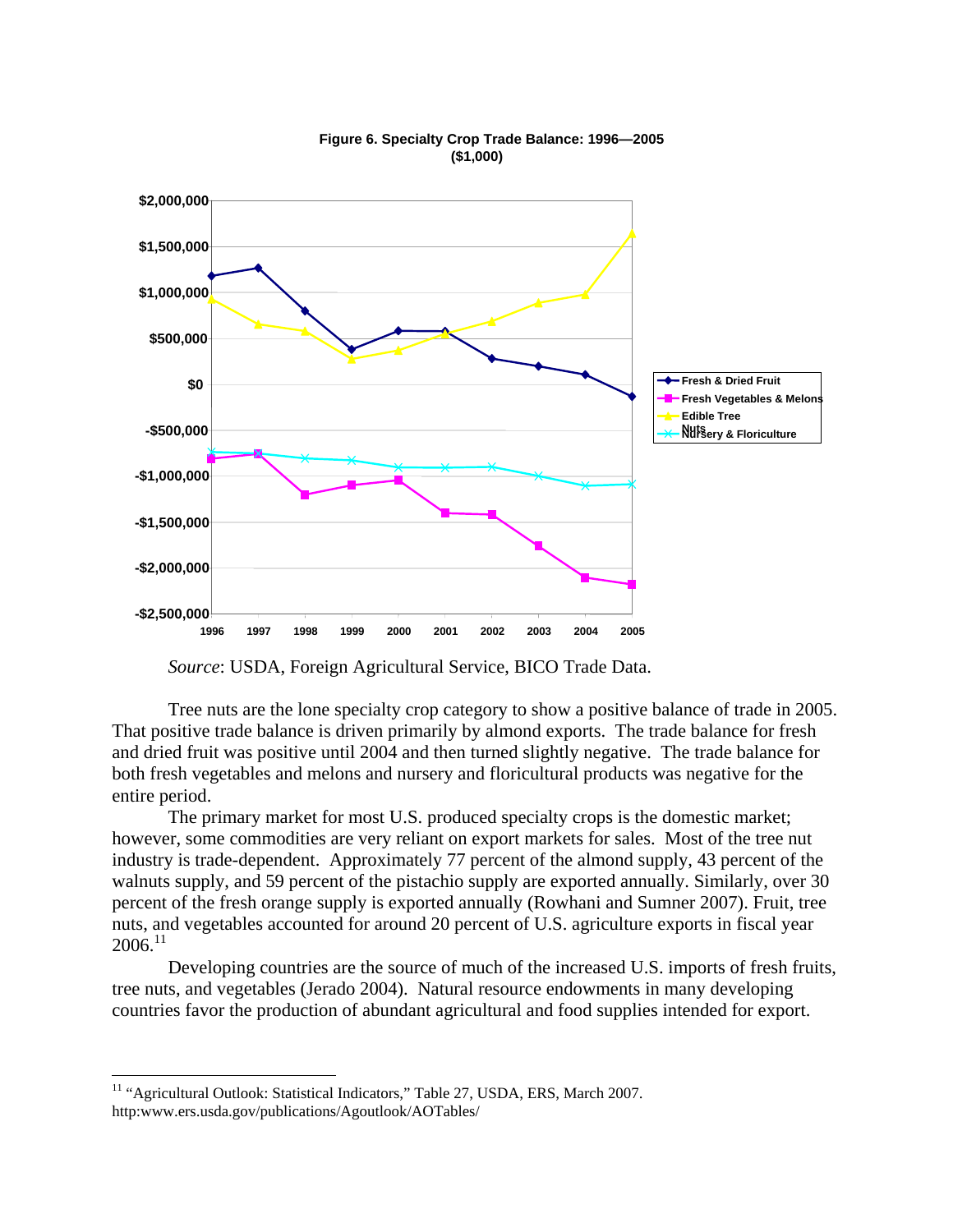For example, despite their large populations, China, India, and Indonesia are producing some crops in excess of domestic consumption to export.

Among the advantages that developing countries can exploit are the global availability of farm, seed, and food processing technology; a large and underemployed labor force; and favorable climates.

 The negative U.S. agricultural trade balance in fruits, vegetables and melons, and nursery products is not by itself a measure of export competitiveness or import dependence. Many imported fruits, vegetables and melons, and nuts—notably bananas—are either not grown in the United States or are imported in times of the year when U.S.-grown products are not available. Thus the negative trade balance mostly reflects Americans' preference for a wider variety of foods and beverages and intense competition among foreign food producers and manufacturers to supply the large and lucrative U.S. market.

**Geographical and Economic Characteristics of Specialty Crops**. To provide additional perspective on the role of specialty crops in the U.S. agricultural economy, it is useful to have a general understanding of the geographical and economic diversity of the U.S. specialty crop industry. More than 100 separate fruit, nut, and vegetable commodities or groups of commodities are included in data for the 2002 Census of Agriculture (Census). Within the nursery and floriculture categories, there are numerous cut flowers, potted flowering and foliage plants, breeding and garden plants, and propagative materials being produced.

More than 132,000 farms specialized in the production of fruit, tree nuts, berries, vegetables, and pulses in 2002, according to the Census of Agriculture.<sup>12</sup> Approximately 17 percent of farms specializing in specialty crop production are classified as commercial (with sales of more than \$250,000). The majority of these farms are located in the West and South. More than half the farms that specialize in specialty crop production are classified as ruralresident farms (farms with annual sales of less than \$250,000 and whose operators report their primary occupation as either retirement or off-farm). The remainder fall into the intermediate category (farms with sales of less than \$250,000, whose operators report farming as their primary occupation).

Fruit, nuts, and vegetables are produced throughout the United States, with the largest acreage (excluding potatoes) in California and Florida. The Upper Midwest and Northwest report the largest vegetable acreage for processing, while California, Florida, and Texas harvest the largest share of fresh vegetable and melon acreage. California is the largest producer of grapes, strawberries, peaches, nectarines, avocadoes, and kiwifruit. It also leads in fresh-market orange production and tree nut production. Florida is the largest citrus producer, while Washington is the largest apple producer for both fresh apples and processed products. Midwest and Northeastern states are important producers of processed fruit products.

There were 12,916 floriculture growers in the United States in 2002. Some 38.5 percent were classified as large growers (with sales of \$100,000 or more); the remaining 61.5 percent were classified as small growers. Floriculture production takes place in 40 states. The Southern states are the largest producer of floricultural products, followed by the Western states, then

<span id="page-9-0"></span> $12$  Data from 2002 and 2003 are used to discuss the geographical diversity of specialty crop production. In general, the same location characteristics exist today. The number of specialty crop producers declined from 2002 to 2003, most notably in floriculture and nursery production. However, the distribution in farm size remains about the same. Much of the information contained in this section comes from Lucier and others (2006).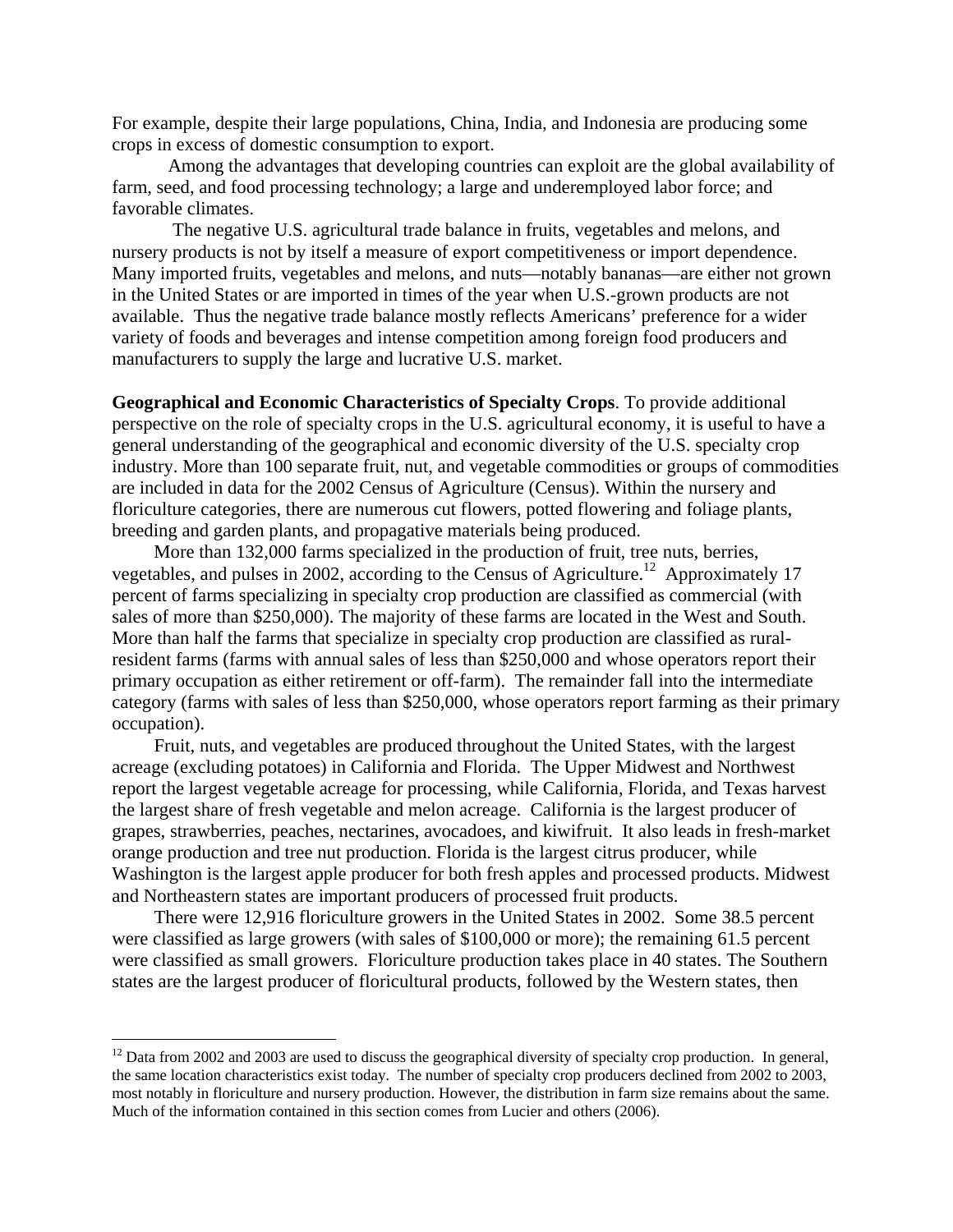Midwest states and the Northeastern states. The state with the largest floriculture production is Florida, followed by California.

Of the 7,742 nursery producers in 2003, 4,593 were small producers (with sales less than \$100,000) and 3,149 were large producers (with sales of \$100,000 or more). Nursery crops are produced in 17 states. Leading producing states, in order of size of production (acres), are Oregon, Pennsylvania, Michigan, North Carolina, Tennessee, Florida, and California. These seven states account for 60.8 percent of total nursery production acreage.

Seasonality plays a key role in determining production location. Every state has some commercial production of specialty crops during the summer and early fall. The arrival of cooler temperatures results in production moving to the Southern and Southwestern states and California. Winter production of vegetables occurs in Arizona, the Imperial Valley of California, Texas, and Florida.

Specialty crops move through the domestic marketing channel in a number of ways. These include direct marketing, cooperative marketing, packer-shippers or nursery wholesalers, terminal markets, and brokers. More than half the volume of fresh and processed fruit, tree nuts, and vegetables reaches consumers through supermarkets and other retail establishments. Food service is also an important market for fruits and vegetables. Direct marketing (farmers' markets, roadside stands, and pick-your-own operations) is not a significant marketing channel (representing around 1 percent of total sales). However, it does provide the opportunity for some fruit, tree nut, and vegetable producers to sell their products directly to the final consumer and thus potentially increase their profitability.

### **The Role of Government in Promoting Specialty Crops**

As noted, the major interest of advocates of specialty crops with respect to the 2007 Farm Bill is in expanding existing programs that benefit these industries. Thus it is useful to review briefly some of the major ways government programs affect specialty crops. However, before turning to these long-standing programs, a review of some ad hoc support for specialty crops is in order.

Areas of federal support for specialty crops outside the farm bill include legislation to provide funding for states to administer programs on behalf of the industry. For example, the Emergency Agricultural Assistance Act (EAAC) of 2001 provided states with block grants to promote specialty crops. The act provided almost \$160 million to all 50 states and Puerto Rico. The funds allocated to the states were used to fund a variety of programs and the decision on what programs to fund was left almost entirely to the individual states, with the provision that the programs funded improve the competitiveness of U.S. specialty crops.

The specialty crop block grant program continued with the passage of Specialty Crop Competitiveness Act (SCCA) of 2004 (PL 108-465). SCCA block grants are used to support programs in research, marketing, education, pest and disease management, production, and food safety. The initial legislation (HR 3242) called for a mandatory annual appropriation of \$470 million in mandatory funds from the Commodity Credit Fund to support the block grant program. The final bill authorized the program subject to annual appropriations, and limited funding to \$44.5 million per year; \$7 million was actually appropriated in FY 2006.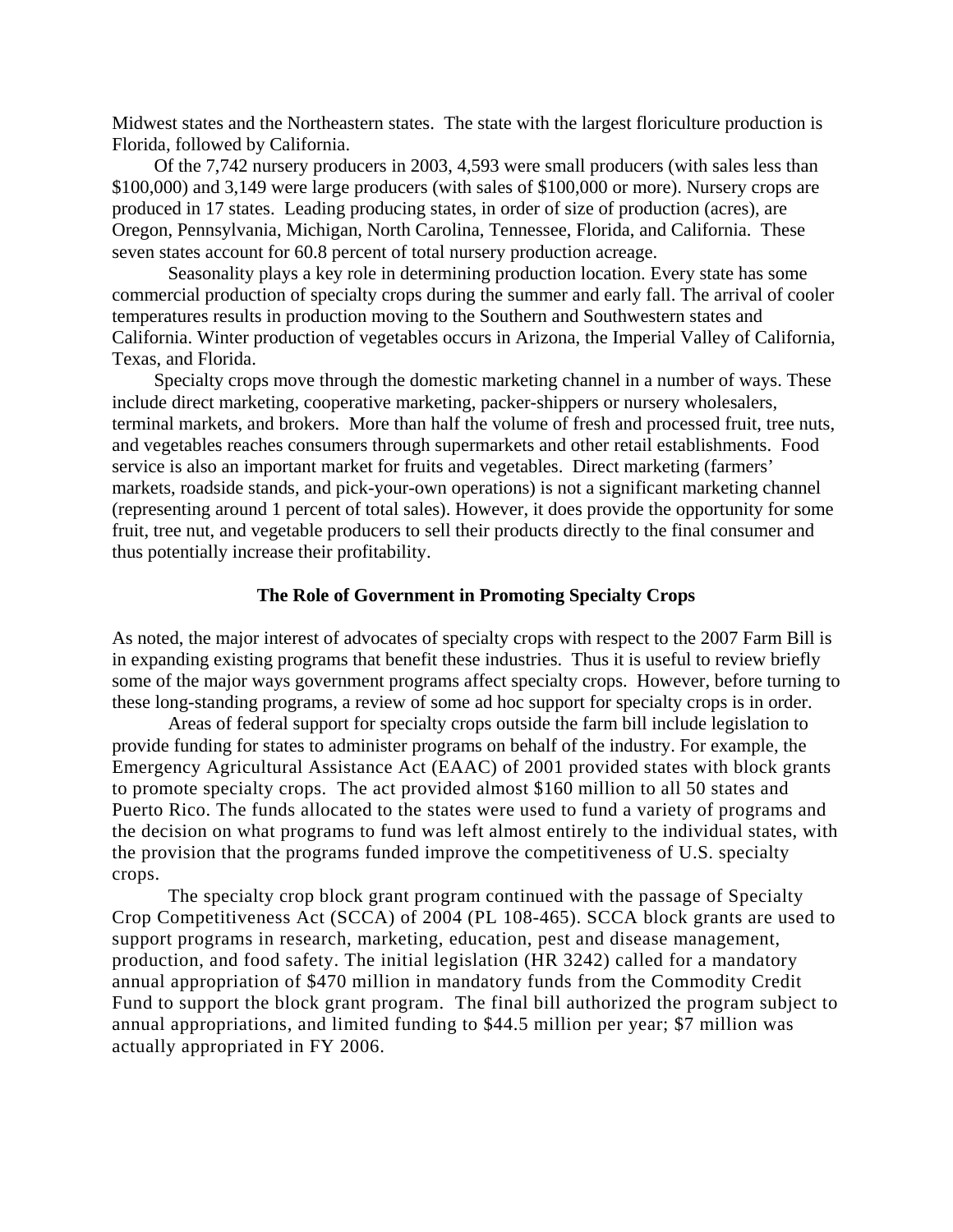**Crop Insurance and Disaster Assistance.** Federally subsidized crop insurance programs are available for many crops, including specialty crops. Under the federal crop insurance program, USDA authorizes private insurance companies to sell and service insurance policies, while the government provides subsidized reinsurance and compensates them for administrative costs. Besides paying costs and covering losses for insurance companies, the government pays much of the premium.

In general the crop insurance policies available to specialty crop growers are the same as those available to other commodity producers. The lowest level of coverage, catastrophic loss coverage (CAT), is universally available. CAT pays 55 percent of an established price on crop losses in excess of 50 percent. The federal government pays the premium for CAT coverage. Producers pay only a \$100 administrative fee for each commodity enrolled in the program. Other program coverage is available for a selected number of crops in certain areas. The premium on these policies is subsidized in accordance with the amount of coverage provided.

A variety of insurance policies are utilized by 44 different specialty crops, according to USDA data for the 2005 crop year.<sup>13</sup> The annual subsidy for these crop insurance programs in 2005 was about \$424 million.<sup>14</sup> Subsidy levels are around 70 percent when compared to the total premium for all policies. The overall subsidy level is influenced by the substantial amount of CAT coverage that specialty crop producers have obtained. CAT coverage accounted for around 32 percent of all the policies for specialty crops in the 2005 crop year.

Congress also provides occasional ad hoc assistance for specialty crops. For example, Congress has authorized three separate market loss payments since 2001. Apple growers were provided \$269 million in income assistance in the 1999 and 2000 crop years, and potato growers were eligible for assistance in 2001. Since 1988 ad hoc crop loss programs have provided a cumulative total of just under \$20 billion to specialty crop growers (CRS 2006).

**Marketing Orders and Agreements**. Marketing orders and agreements allow collective action among industry participants for product definitions, promotion, research, and occasionally supply control. Federal marketing orders and agreements for fruits, vegetables, melons, and tree nuts were first authorized in the Agricultural Marketing Agreement Act of 1937 (AMAA). There are currently 32 authorized federal marketing orders in place for fruits, vegetables, and tree nuts, covering many of the major crops and production locations.

Marketing orders and agreements are designed to provide benefits to growers and handlers. Few marketing orders exercise supply controls any longer. Even where authorized, the impacts are occasional and mostly temporary. . However, for a few crops such as raisins, the order results in considerable price discrimination across time and across markets. A substantial body of evidence documents the benefits of marketing orders and agreements to their participants. For example, research by Alston and others (1995) and a more recent study by Crespi and Chacon (2004) conclude that the marketing order for almonds results in net benefits to the industry at the expense of consumers, many of whom are foreign consumers. Gray and others (2005) find that the new marketing order that regulated food safety in pistachios is likely to benefit producers and consumers.

<span id="page-11-0"></span><sup>&</sup>lt;sup>13</sup> "Federal Crop Insurance Statistics for 2005, National Summary by Crop," USDA, Risk Management Agency, http://www.rma.usda.gov/data/sub.html <sup>14</sup> Subsidy is calculated as indemnity less premium paid by producers.

<span id="page-11-1"></span>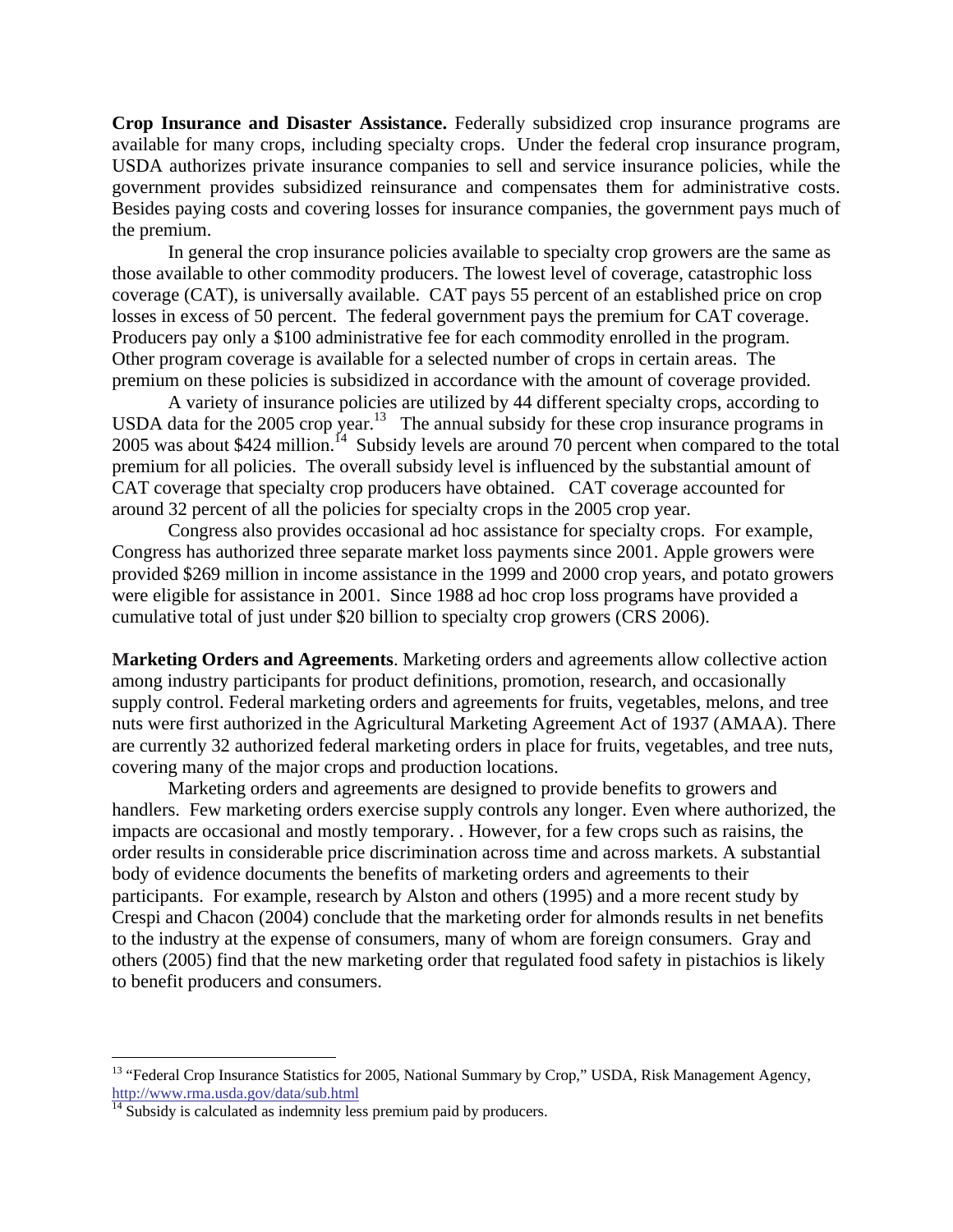**Generic Promotion, Research, and Information Programs (Check-off Programs).** Federally regulated but industry funded generic promotion, research, and information programs have also been used in the marketing of specialty crops. The origin of the so-called check-off programs dates back to the 1954 promotion program for wool. Enabling legislation established 18 federal check-off programs; however, some have been terminated or are no longer active (Neff and Plato 1995).

These programs are authorized separately for each commodity and are fully funded by industry assessments. To be approved, they may require approval of a two-thirds vote of those growers voting or those persons voting in favor of the order represent a two-thirds majority of the volume of the agricultural commodity under consideration. Once approved, the assessment made to pay for the activities of the order are binding on the producers and importers of the commodity. The mandatory participation by all participants eliminates the accrual of benefits to anyone not contributing to the cost of the program (the "free rider" problem). Producer assessments are collected by the first handlers of the commodity and importer assessments are collected and remitted by the U.S. Customs Service. The specifics of the order dictate what the funds collected will be used for. Currently specialty crops with promotion, research, and information programs include mangos, cultivated blueberries, popcorn, potatoes, watermelons, and Hass avocados.

A variety of studies of market promotion activities conducted under the authority of marketing orders and individual check-off programs provide estimates of positive cost/benefits returns. Williams (2004) reports a benefit to cost ratio range from 12 for apples to 27 for tomatoes.<sup>15</sup> In a recent study reporting on the returns to promotion by the Hass Avocado Promotion and Research Order, Carman (2006) finds that California producers gain an additional \$70.4 million in revenue from promotional spending of \$7.86 million.<sup>16</sup>

Despite evidence of positive returns to marketing orders and commodity promotion programs, producer support for such programs has not been universal. A number of legal challenges to promotion programs have produced conflicting decisions regarding their status. Cases based on arguments related to free speech provisions of the First Amendment to the Constitution have resulted in two Supreme Court rulings. Complaints have maintained that the mandatory nature of the assessments force contributors to fund activities they would not do voluntarily.

Specialty crop programs have been prominent in these disputes. In the mid-1990s, California handlers challenged the marketing order for peaches and nectarines. Despite two lower court decisions in their favor, the Supreme Court ultimately decided in favor of the validity of the programs included in the government program (Becker 2005). In 2001 the Supreme Court ruled that the mushroom promotion program was in violation of the free speech provisions of the First Amendment to the Constitution, concluding that the stand-alone promotion program was different than provisions contained in the larger regulatory authority of marketing orders. As a result, generic mushroom promotion activities were discontinued. However, a Supreme Court ruling in 2005 upheld the constitutionality of promotional activities of the beef check-off program.

<span id="page-12-0"></span><u>.</u>

<span id="page-12-1"></span><sup>&</sup>lt;sup>16</sup> See also Carman and Craft (1998) for the California avocado industry. See the studies in Kaiser and others (2005) for many recent studies of pay off to these programs, as well as legal challenges.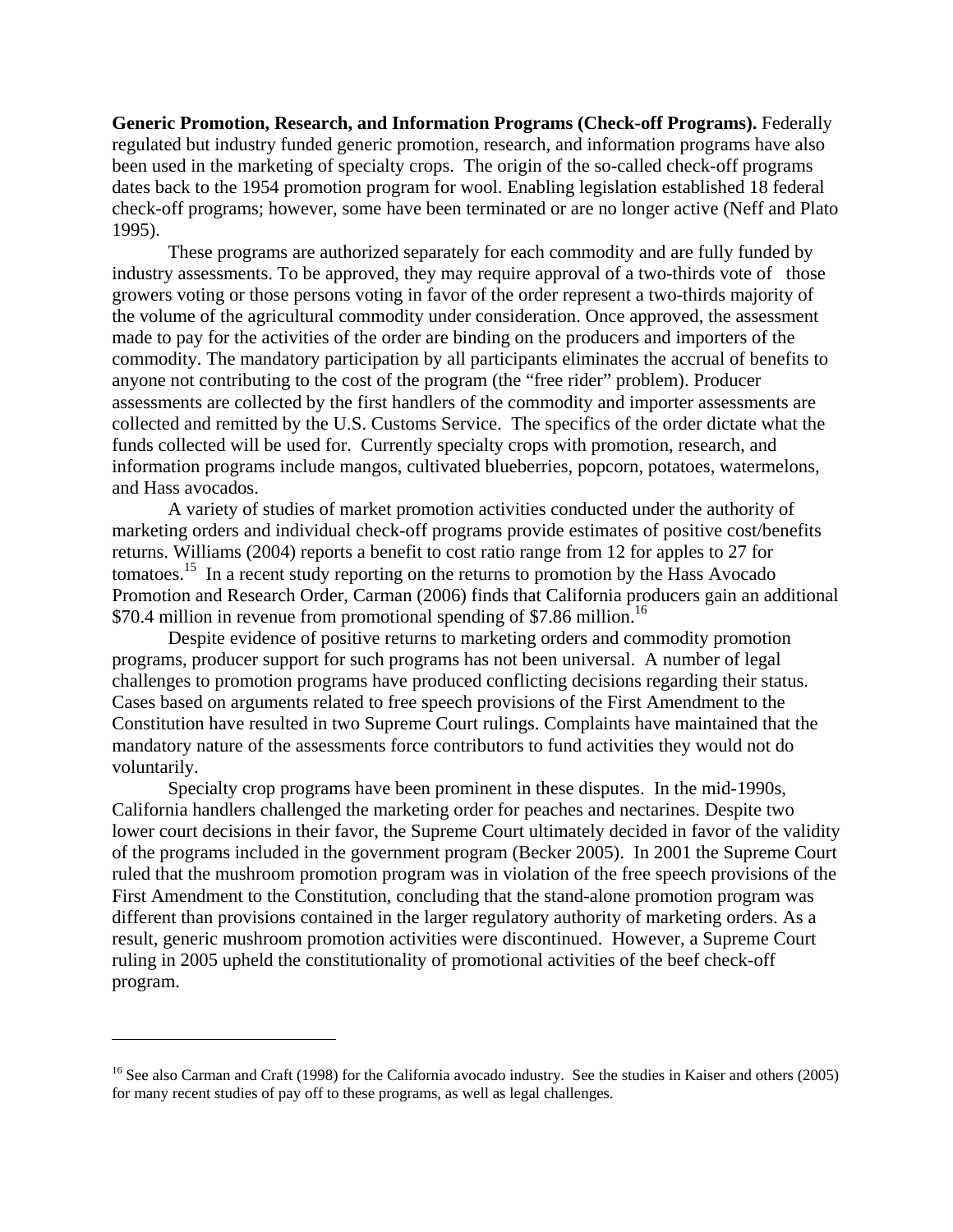**Export Promotion.** The federal government also provides direct support for the international marketing of many specialty crops. The USDA Foreign Agricultural Service, Market Access Program (MAP) provides federal matching funds to assist in the overseas marketing of U.S. agricultural commodities. Funding is provided in annual allocation of USDA Commodity Credit Corporation (CCC) funds on a competitive grant basis. Activities to promote the sales of branded products require a 50 percent industry match. Generic promotion efforts require a 10 percent industry match.

In 2005 MAP allocated a total of \$138.5 million to promote a variety of U.S. commodities. Specialty crops accounted for 35 percent of MAP fund allocations, with about \$49 million going to promote export marketing efforts of 38 commodity groups and related organizations.[17](#page-13-0) 

**Food Purchases.** Through the USDA's Agricultural Marketing Service (AMS), the federal government purchases food products, including specialty crops and products, from handlers and processors. Those purchases remove surplus commodities if the products can be used by other agencies. The objective is to reduce supply and thus improve prices within the industry. Purchases of fruit and vegetable and tree nuts are provided to school children and the needy through various USDA feeding programs. The surplus removal has accounted for about twothirds of the annual value of fruit, vegetable, and tree nut purchases by  $AMS<sup>18</sup>$  Fruit and vegetable purchases were relatively constant from 1991 to 1999 and then increased to over \$600 million in 2001. After declining and fluctuating since 2001, purchases reached about \$375 million in  $2005.<sup>19</sup>$  $2005.<sup>19</sup>$  $2005.<sup>19</sup>$ 

**Food Assistance and Nutrition.** Several programs under the Food and Nutrition Title of the federal Farm Bill benefit the fruit and vegetable industry. Five programs are among the most beneficial: the Food Stamp; Woman, Infants, and Children (WIC); National School Lunch; School Breakfast; and Fruit and Vegetable Snack programs. These five programs account for about 95 percent of USDA's total expenditures for domestic food assistance, some \$53 billion in fiscal year 2006. The exact amount of specialty crop industry benefits derived from these programs is difficult to determine. A 2002 report by the USDA Food and Nutrition Service reported that around 20 percent of all domestic food assistance went to support the consumption of fresh and processed fruits and vegetables, but the degree of demand expansion is not clear (USDA, FNS 2002).

**Research and Extension.** USDA conducts research, extension, and economics projects for programs related to the specialty crop industry through three USDA agencies: the Agricultural Research Service (ARS), the Cooperative State Research, Education and Extension Service (CSREES), and the Economic Research Service (ERS). The FY 2005 research budget of these agencies totaled approximately \$2.6 billion:<sup>20</sup> about 2.2 percent of USDA's FY 2005 budget.<sup>21</sup>

<span id="page-13-0"></span><sup>&</sup>lt;sup>17</sup> USDA, FAS, June 21, 2005 .http://www.fas.usda.gov/scriptsw/PressRelease/pressrel\_dout.asp?PrNum=0083-05.<br><sup>18</sup> USDA, ERS, Fruit and Vegetable Backgrounder, VGS-313-01, April 2006.<br><sup>19</sup> Ibid.<br><sup>20</sup> USDA, FY 2007 Budget

<span id="page-13-1"></span>

<span id="page-13-2"></span>

<span id="page-13-3"></span>Summary/2007/FY07budsum.pdf.<br><sup>21</sup> Not including the Forest Service budget.

<span id="page-13-4"></span>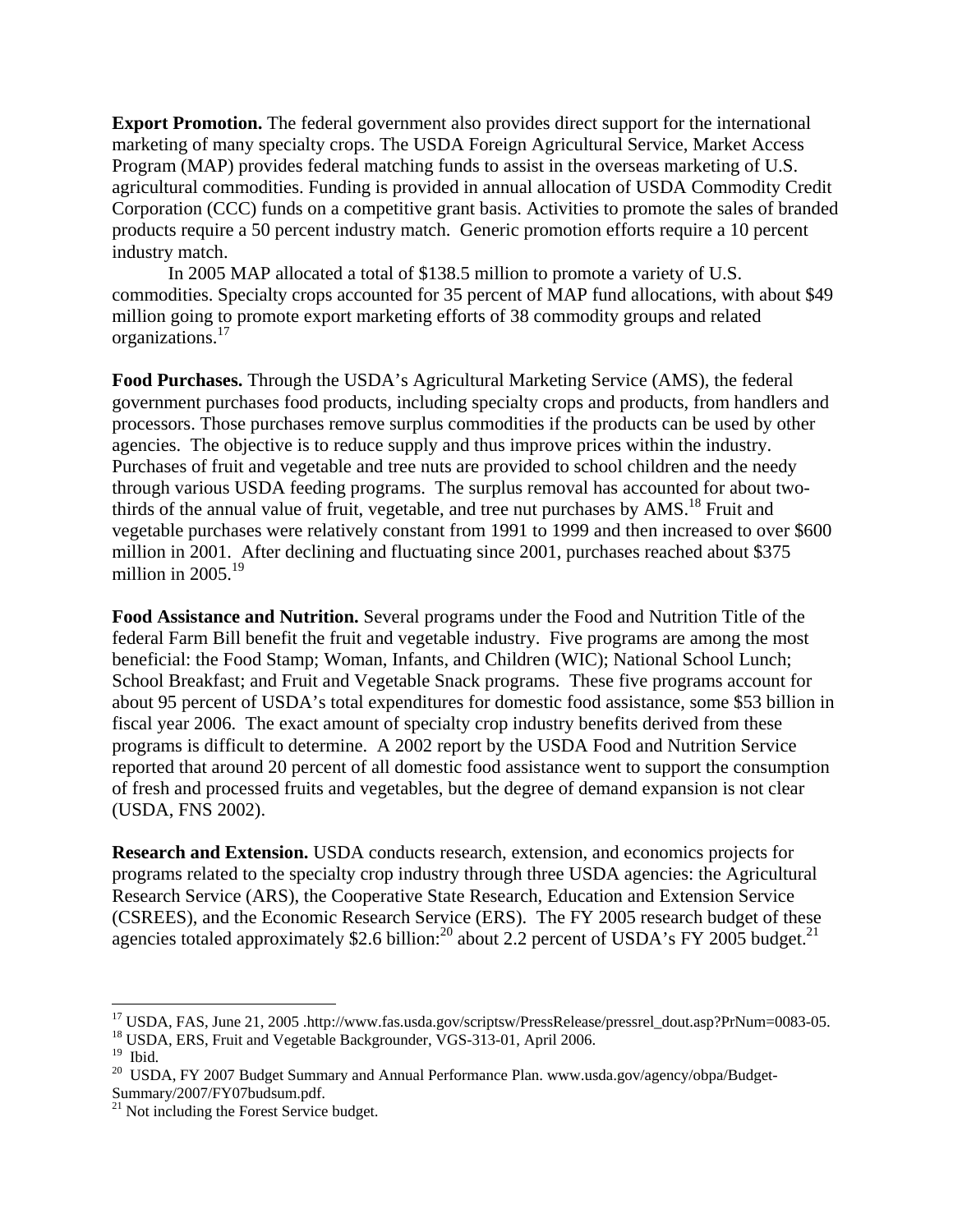A review of recent research efforts on the part of ARS, CSREES, and ERS provides a perspective on the level of federal research expenditures relative to specialty crops.<sup>22</sup> The total ARS budget for research on crops in FY 2005 was \$476.1 million, with 33.7 percent allocated to fruits, nuts, and vegetables and 6.3 percent to trees, shrubs, flowers, potted plants, bedding, and ornamental turf. In FY 2003, CSREES invested approximately \$79.6 million to support research, extension, and education focused on specialty crops, representing about 7.2 percent of a total budget of \$1.1 billion. Funds are distributed based on a formula, competitive review, and Congressional direction through designated line items in the budget. Proposals for formula funds spent on programs for specialty crops originate with state land grant university faculty and their stakeholder advisory groups to respond to newly identified research needs and critical issues.

 Multi-state research projects are funded through CSREES Hatch funds involving scientists from multiple state agricultural experiment stations, collaboratively tackling high priority topics that go beyond the scope of a single state. Of particular note, 51 research projects in a total of 87 projects or activities support specialty crops in the multi-state portfolio of state agricultural experiment stations. In addition, 124 projects were funded by CSREES under Special Research Grants, totaling \$24.7 million.

**Protection from and Control of Invasive Species.** The USDA Animal and Plant Health Inspection Service (APHIS) is responsible for protecting U.S. agriculture against potential losses from invasive pests, harmful insects like the Mediterranean fruit fly, dealing with foreign countries' import requirements regarding pest and diseases, and negotiating science-based standards to protect U.S. agricultural exports from unjustified barriers to trade.

The total APHIS budgetary outlays to address pest and diseases related specifically to specialty crops are difficult to isolate. The one program that is easily identified with specific efforts on behalf of the specialty crop industry is the fruit fly exclusion and detection program, with annual appropriation of \$60 million. Budgetary allocations of \$127 million to address emerging plant pest include efforts directed at emerald ash borer, citrus canker, karnal bunt, and citrus longhorned beetle, and not readily attributable to individual pest programs. In addition, a portion of the \$18 million budgetary outlays for trade issues management and resolution is directed to activities on behalf of the specialty crop industry.

Recent evidence suggests that to the extent APHIS activities reduce the probability of potential pest and disease occurrences, potential benefits are large. In a study of California government measures to control exotic pest and diseases, Sumner (2005) concluded that the approximate benefits outweigh the cost by several times. In his analysis, domestic benefits for selected specialty crops (greenhouse/nursery, grapes, lettuce, almonds, strawberries, and citrus) of \$394 million would result from activities that led to prevention of infestations that reduced expected supplies by 5 percent.

### **Restrictions on Planting Specialty Crops on Program Crop Base Acreage**

Beginning with the 1990 Farm Bill, producers who were participating in government commodity programs were allowed to plant other program crops on a portion of their program crop base acres but were generally prohibited from planting fruits, tree nuts, melons crops, or vegetables,

<span id="page-14-0"></span> $^{22}$  National Agricultural Research, Extension, Education and Economics Advisory Board (2006).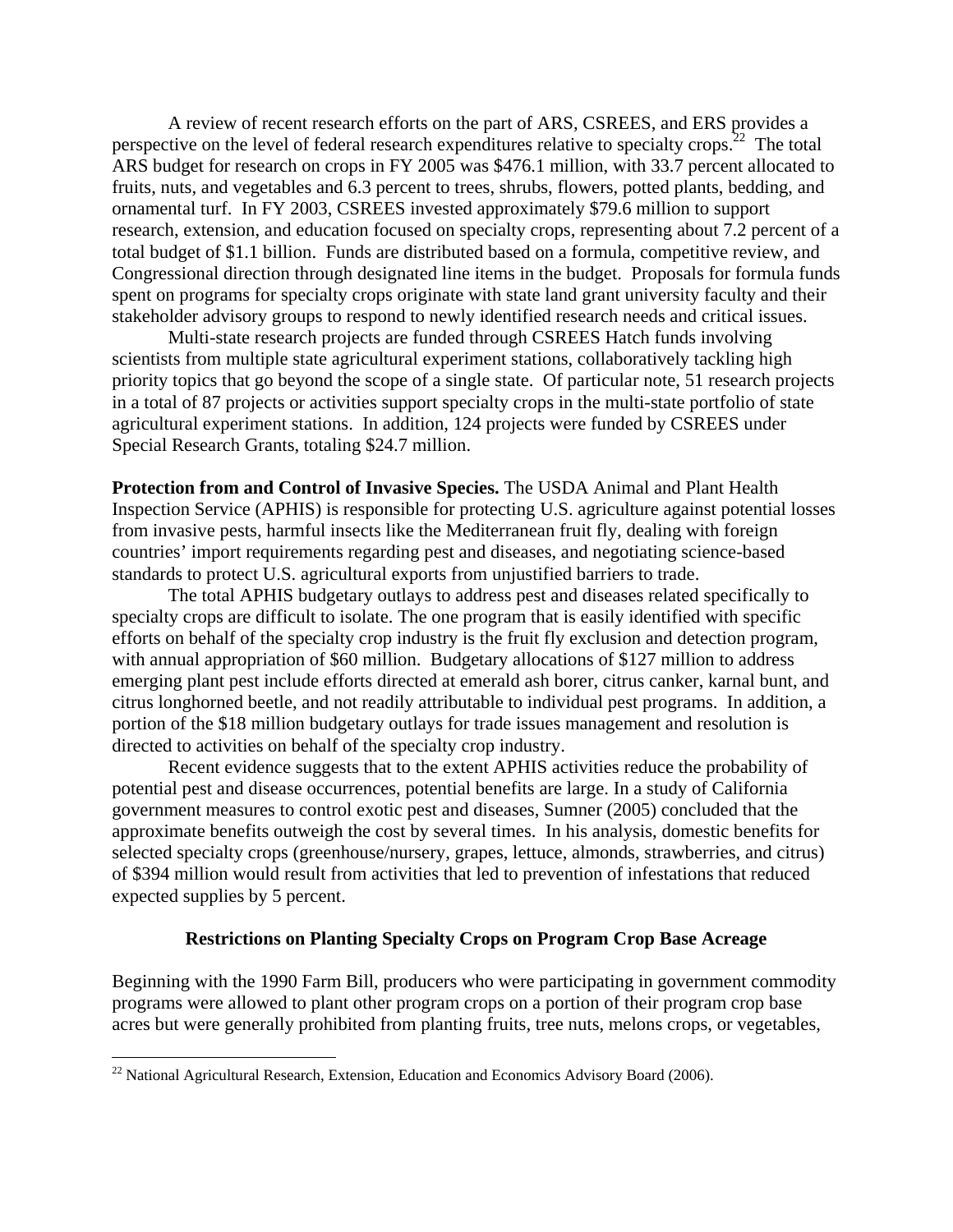including dry edible beans and potatoes. Wild rice was added to the restricted list a couple of years later. Restrictions on the area that may be planted to specialty crops reduce the potential supply of those products and raise prices.

 In May 2005, Senator Richard Lugar introduced a bill that would allow producers to covert base acreage to the production of fruit or vegetables designated for processing.<sup>23</sup> Under the provisions of the proposed legislation, producers would be allowed to remove the base acreage from payment eligibility in the year of production but reestablish the base in subsequent years if production reverts to eligible program crops. The legislation did not progress.

In March 2005, the World Trade Organization (WTO) appellate body ruled that direct payments to U.S. cotton producers counted as support for cotton in part because the WTO agreement on agriculture explicitly stated that payments that limited what could be produced on base land could not be included in the list of payments considered only minimally trade distorting.<sup>24</sup> Accordingly, if the United States is to continue the planting restriction for direct payments to program crops, these payments will need to be included among those subsidies that are limited by the WTO agreement. This raises concerns because the United States has already been near its subsidy limit.

Three publicly available studies have analyzed the likely effects of elimination of the current planting restrictions. The research emphasizes the motivations involved in making the switch from current cropping patterns. In each case, the elimination of the planting restrictions is coupled with a continuation of payments for program participants. The scope of the analysis includes a variety of quantitative and qualitative estimates of the likely magnitude of potential shifts in crop acreage and revenue impacts for current specialty crop industry participants.

The USDA Economic Research Service (ERS) has provided an analysis from a farm, regional, and national perspective (Johnson and others 2006). The ERS report concludes that market effects will likely be limited and confined to specific commodities and regions. The report does not attempt to provide a detail quantitative estimate of the overall effects, but does provide an illustrative example for dry edible beans. The effects of elimination of planting restrictions, with the continuation of program payments for participants, results in about a 2 percent net increase in dry edible bean acreage: a 4.9 percent decline in gross returns per acre. The analysis does not address market adjustment dynamics. The ERS study emphasizes that the illustration for dry beans is not comprehensive and other factors will enter into the overall effects of a removal of any penalties associated with planting restrictions. Among the factors identified in the ERS report are importance of non-base acreage land constraints and barriers to entry associated with specialized production and marketing.

A second study (Thorsbury, Martinez, and Schweikhardt 2006) examines those factors that are likely to induce program crop producers in Michigan to enter into the production of specialty crops, along with factors that are likely to act as impediments to new entrants. The study examines the potential effects on mixture of six commodities produced in Michigan for fresh or processed markets (dry beans, pickling cucumbers, fresh market tomatoes, processed tomatoes, squash, and blueberries). With the exception of dry beans, the study concludes that a removal of the planting restrictions would provide only small incentives for program crop producers to enter the production of these commodities and that barriers to entry would be significant enough to limit entry by program crop producers. The Michigan study also discusses

<span id="page-15-0"></span>

<sup>&</sup>lt;sup>23</sup> S. 1038, Farming Flexibility Act of 2005, May 16, 2005.<br>http://www.wto.org/english/tratop\_e/dispu\_e/find\_dispu\_documents\_e.htm.

<span id="page-15-1"></span> $^{24}$  http://www.wto.org/english/tratop\_e/dispu\_e/find\_dispu\_documents\_e.htm.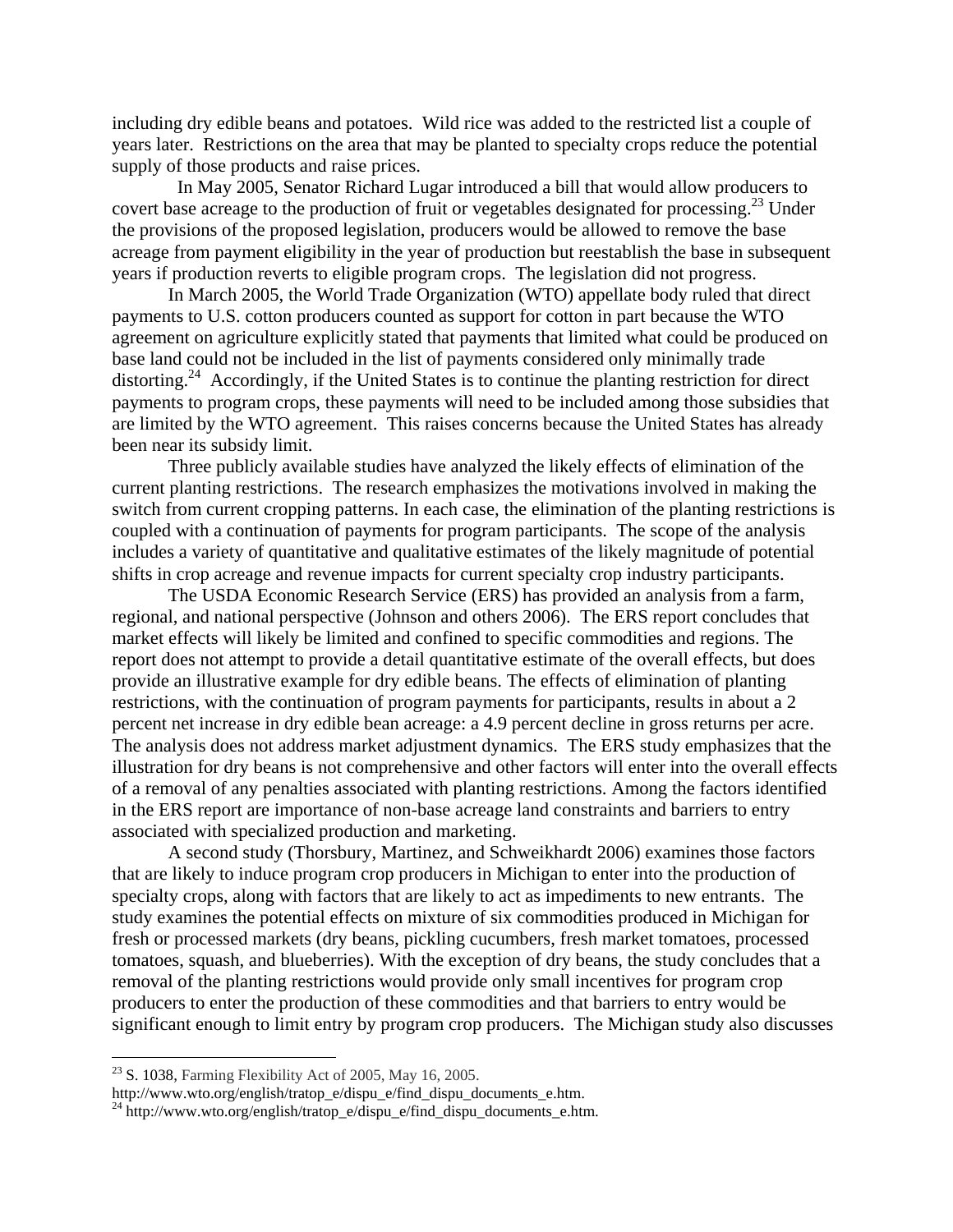the fairness concerns from producers who complain that their new competitors would get payments, while traditional specialty crop producers would not get such payments. Of course, that same concern has applied to hay producers and where planting restrictions have not applied.

The third study (Patterson and Richards 2006) provides calculations of the potential impact of lifting the planting restrictions on the fruit and vegetable sector under assumed acreage shifts and price elasticities. The study examines the effects of changes in the cropping patterns in 205 counties where both fruit and vegetable production and commodity program production are prevalent. The study assumes that between 1 and 5 percent of current certified base acreage shift to fresh fruits and vegetable production. Revenues from specialty crop decline between \$1 billion and \$2 billion under these assumptions.

The evidence and basic economic reasoning suggest that an elimination of planting restrictions would have significant market impacts for some specialty crops, but not major widespread implications. The mix of commodities affected, the magnitude of the changes, and regional location of the impacts are difficult to determine with precision.

## **Evaluation of Policy Issues and Options for the 2007 Farm Bill**

The specialty crops industry has played a much more active and aggressive role in the 2007 Farm Bill debate than in previous years. The specialty crop industry, as represented for example by Western growers, is pursuing additional funding for R&D, protection from invasive species, and related programs that they expect improve the productivity and competitiveness of their industries. They also want to assure that this funding is secure, rather than vulnerable to annual appropriations. If the planting restrictions on program base land were removed, specialty crop producers would expect an even larger increase in funding for their interests. They have been explicit that they do not want to institute farm payments such as have been in place for the program crops, but they are now demanding more attention and more funding.

The interest in permanently incorporating specific specialty crop programs into federal legislation has resulted in the formation of the Specialty Crop Farm Bill Alliance. It is composed of over 70 specialty crop organizations representing growers of fruits, vegetables, dried fruit, tree nuts, nursery plants, and other products. The alliance was influential in getting HR 1600, the "Equitable Agriculture Today for a Healthy America Act" (known as the "EAT Healthy America Act") introduced in March 2007. HR 1600 has eight titles that provide for increased funding and/or government support for specialty crop block grants, disaster assistance, conservation, international trade, pest and disease control, nutrition, research and development, renewable energy, and miscellaneous issues. The bill, bolstered by 74 cosponsors, has been referred to committee for consideration.

The obvious source of additional funding for specialty crops would be from the budget allocations to farm subsidies for program crops. Unlike previous years, when specialty crop producers expressed little interest in the Title I programs, they recognized in the lead-up to the 2007 Farm Bill that program crop subsidies were the only significant source of additional funding for their demands. However, recent budget projections make this option even more difficult. The USDA recently projected mandatory spending on farm programs to decline from a record \$32.3 billion in 2000 to \$11.7 billion in 2008, if the 2002 Act were to continue (which typically establishes the outlay baseline). Because prices for the major program crops are expected to remain high, baseline funds available for spending on (Farm Bill Title I) commodity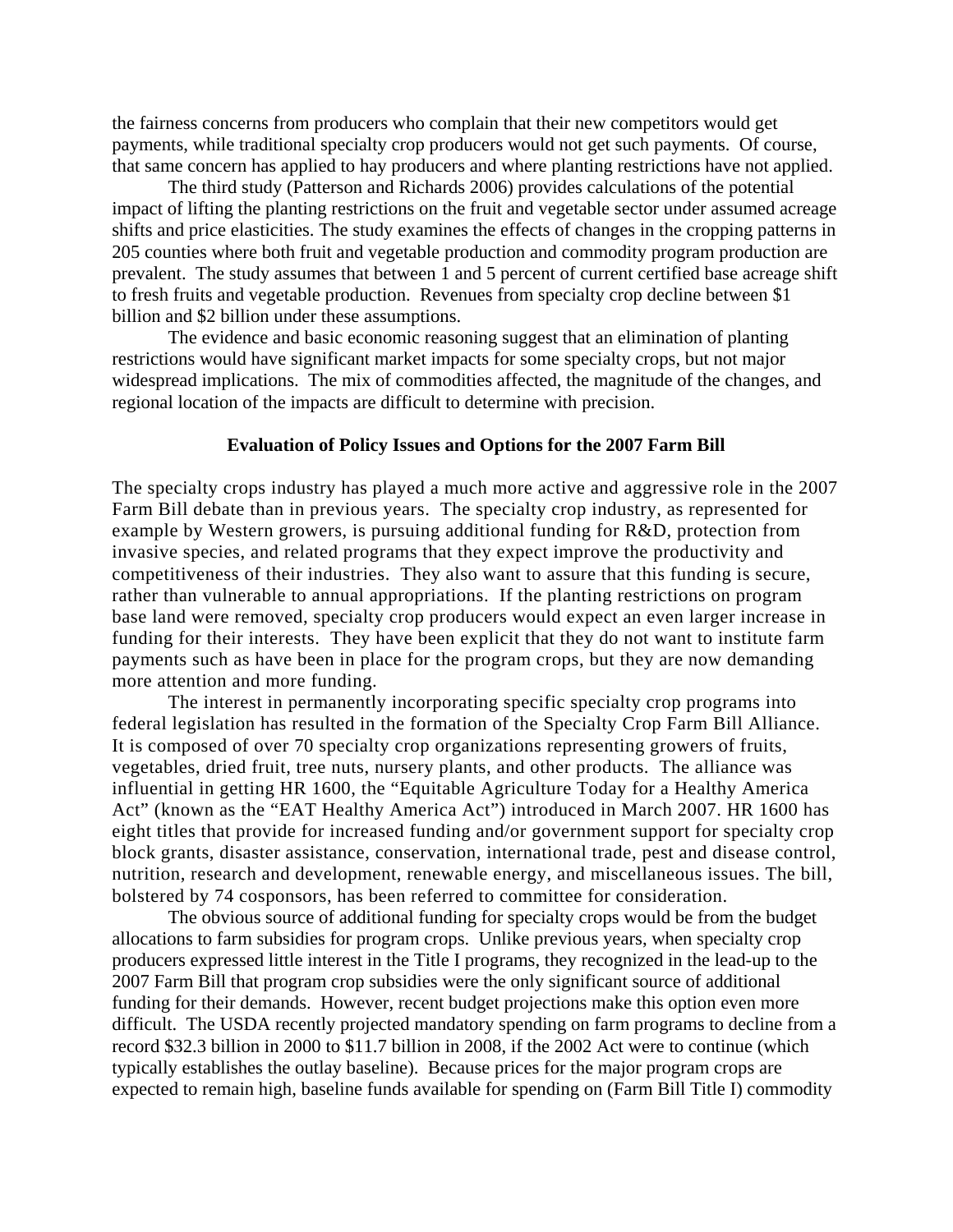programs would reportedly be about 41 percent less than the total \$140 billion in funding provided in the 2002 Farm Bill.<sup>25</sup> The most recent Congressional Budget Office (CBO) Baseline (March 2007) projects \$83.7 billion in Commodity Credit Corporation price support and related program expenditures over the period 2008–17. In the absence of some additional funds, significantly increased funding for specialty crops would require diverting much of the remaining subsidy funding from existing programs (and their recipients). Moreover, other groups, such as environmental and nutrition interests, are also in competition for these funds.

#### **Conclusion**

The total value of federal support for specialty crops is difficult to calculate, but that support is mostly indirect and small (relative to their market value of output) compared to subsidies for program crops.

As suggested by the comments of Agriculture Secretary Johannes and some provisions of the USDA's 2007 Farm Bill proposal, increasing government support for specialty crops is on the policy agenda. But it is not sufficient as a rationale for increasing spending to observe that federal support for specialty crops is modest compared with support for program crops. If Congress decides to use taxpayer dollars to support specialty crops, then it makes sense to support services that would not be provided by the private sector and that achieve positive net public benefits.

Accordingly, policies that support increased research and development in various areas related to specialty crops seem promising. In the United States, agricultural R&D continues to be a very profitable use of public funds, with significant benefits to consumers, farmers, and the environment, mainly through enhanced productivity on and off the farm, and consequently improved competitiveness in both domestic and international markets. Studies of the payoff to public investments in agricultural R&D consistently show very high benefit-cost ratios, or rates of return (Alston and others 2000).

In addition, policies that provide public support for better environmental performance by specialty crop enterprises, reduce vulnerabilities to invasive species, and stimulate the consumption of fruits, vegetables, and tree nuts by those who would otherwise consume less than recommended dietary guidelines have the potential to generate positive external (social) benefits.

<span id="page-17-0"></span><sup>&</sup>lt;sup>25</sup> Collin C. Peterson and Bob Goodlatte, testimony to Chairman John Spratt Jr., Committee on the Budget, U.S. House of Representatives, March 1, 2007.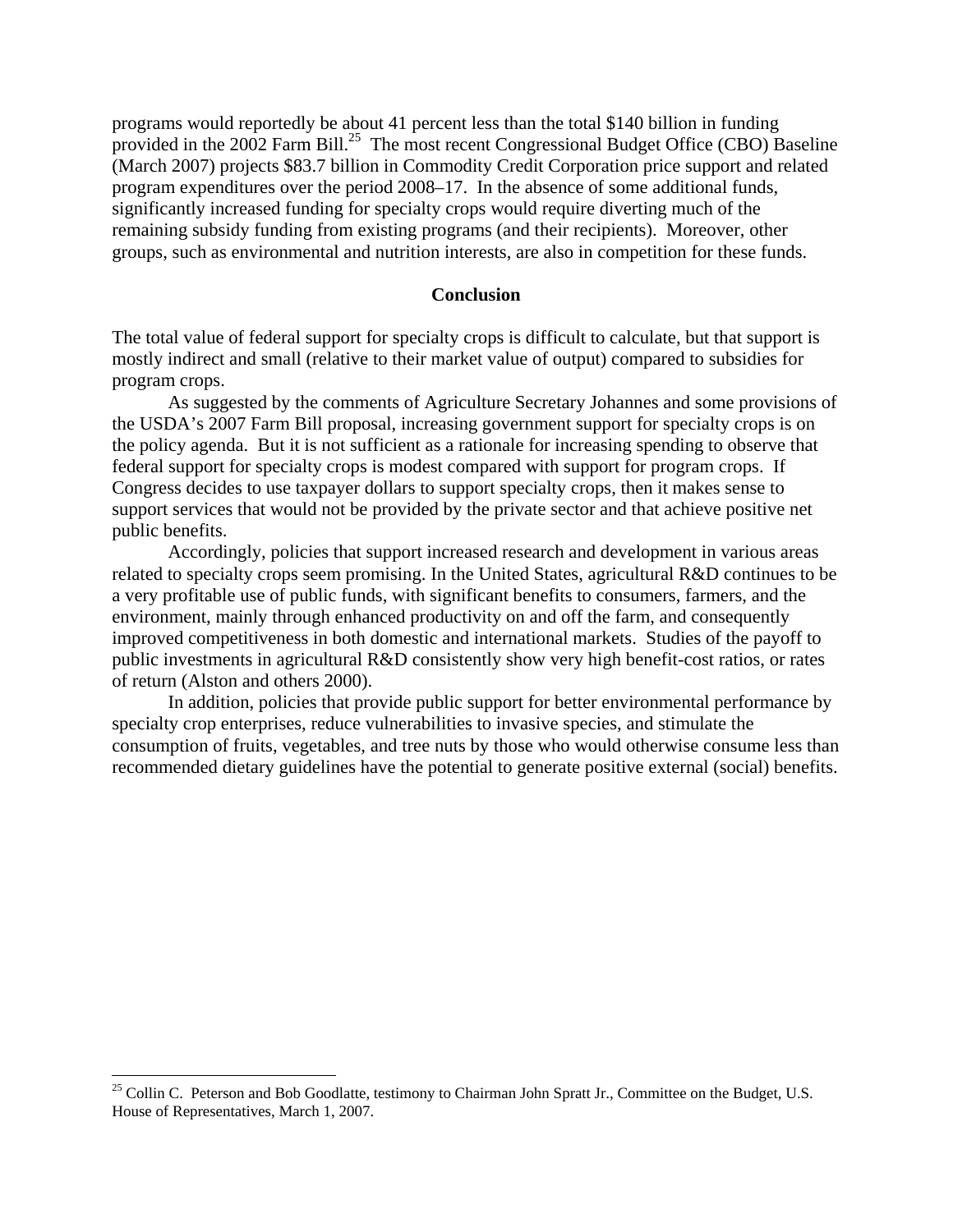### **References**

Alston, J.M., C. Chan-Kang, M.C. Marra, P.G. Pardey, and T.J. Wyatt. 2000. *A Meta-Analysis of the Rates of Return to Agricultural R&D: Ex Pede Herculem*. IFPRI Research Report No. 113. International Food Policy Research Institute, Washington D.C.

Alston, J.M., H.F. Carman, J.E. Christian, J. Dorfman, J.R. Murua, and R.J. Sexton. 1995. *[Optimal Reserve and Export Policies for the California Almond](http://giannini.ucop.edu/Monographs/42_Almonds.pdf) [Industry: Theory, Econometrics,](http://giannini.ucop.edu/Monographs/42_Almonds.pdf)  [and Simulations.](http://giannini.ucop.edu/Monographs/42_Almonds.pdf)* Monograph 42. Giannini Foundation of Agricultural Economics, University of California.

Becker, Geoffrey. 2005. *Federal Farm Promotion (Check-Off) Programs*. Report 95-353 ENR. Congressional Research Service, Library of Congress, Washington, D.C. (May 24).

Carman, Hoy F. 2006. "Offsetting Price Impacts from Imports with Generic Advertising and Promotion Programs: The Hass Avocado Promotion and Research Order." *Review of Agricultural Economics* 28 (4): 463–81.

Carman, H.F., and R.K. Craft. 1998. *An Economic Evaluation of California Avocado Industry Marketing Programs, 1961–1995*. Giannini Foundation Research Report No. 345. University of California, Division of Agriculture and Natural Resources (July).

CRS (Congressional Research Service). 2006. *Emergency Funding for Agriculture: A Brief History of Supplemental Appropriations, FY 1989–2006*. Report RL31095. Congressional Research Service, Library of Congress, Washington, D.C.

Crespi, John M., and Adriana Chacón-Cascante. 2004**. "**Do U.S. Marketing Orders Have Much Market Power? An Examination of the Almond Board of California." *Agribusiness* 20, 1(Winter): 1–15.

Gray, Richard S., Daniel A. Sumner, Julian M. Alston, Henrich Brunke, and Albert K.A. Acquaye. 2005. "Economic Consequences of Mandated Grading and Food Safety Assurance: *Ex Ante* Analysis of the Federal Marketing Order for California Pistachios." Monograph 46. Giannini Foundation of Agricultural Economics, University of California (March).

Jerardo, A. 2004. "The U.S. Ag Trade Balance More Than Just a Number." *Amber Waves* 2(1): 36–41.

Johnson, Demcey, Barry Krissoff, Edwin Young, Linwood Hoffman, Gary Lucier, and Vince Breneman. 2006. "Eliminating Fruit and Vegetable Planting Restrictions: How Would Markets Be Affected?" Economic Research Report No. (ERR-30). USDA Economic Research Service, Washington, D.C. (November).

Kaiser, H., J.M. Alston, J. Crespi, and R.J. Sexton, eds. 2005. *Commodity Promotion Programs in California: Economic Evaluation and Legal Issues,* 361*–*84. New York: Peter Lang Publishing.